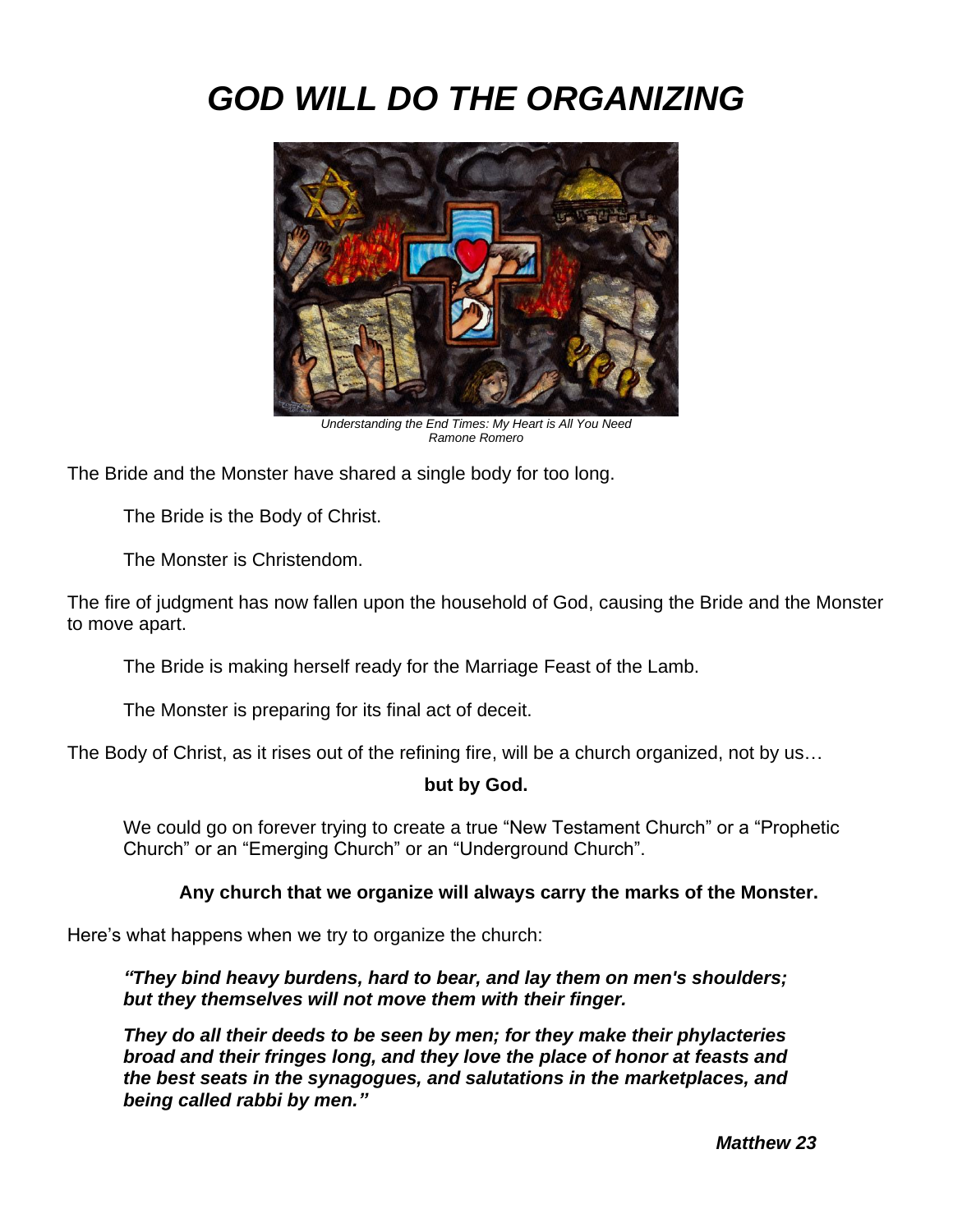Every time we try to create the "True Church", we are pushing the Lord Jesus aside and saying, "We'll take care of it, Lord. We know what we're doing." And Jesus backs off and allows us to play our role as 21<sup>st</sup> Century scribes and Pharisees.



*Condemnation First Ramone Romero*

"*But woe to you, scribes and Pharisees, hypocrites! because you shut the kingdom of heaven against men; for you neither enter yourselves, nor allow those who would enter to go in. Woe to you, scribes and Pharisees, hypocrites! for you traverse sea and land to make a single proselyte, and when he becomes a proselyte, you make him twice as much a child of hell as yourselves."*

*Matthew 23*

As the Bride emerges from the refining flames she will be organized by the Lord Jesus---not by us.

Jesus told us long ago how it would be.

*"But you are not to be called rabbi, for you have one teacher, and you are all brethren. And call no man your father on earth, for you have one Father, who is in heaven. Neither be called masters, for you have one master, the Christ. He who is greatest among you shall be your servant; whoever exalts himself will be humbled, and whoever humbles himself will be exalted."*

*Matthew 23*

Will we be part of the Bride who is making herself ready for the Feast? Jesus will decide on this basis:

*"Whoever exalts himself will be humbled, and whoever humbles himself will be exalted."*



By This All Men Will Know